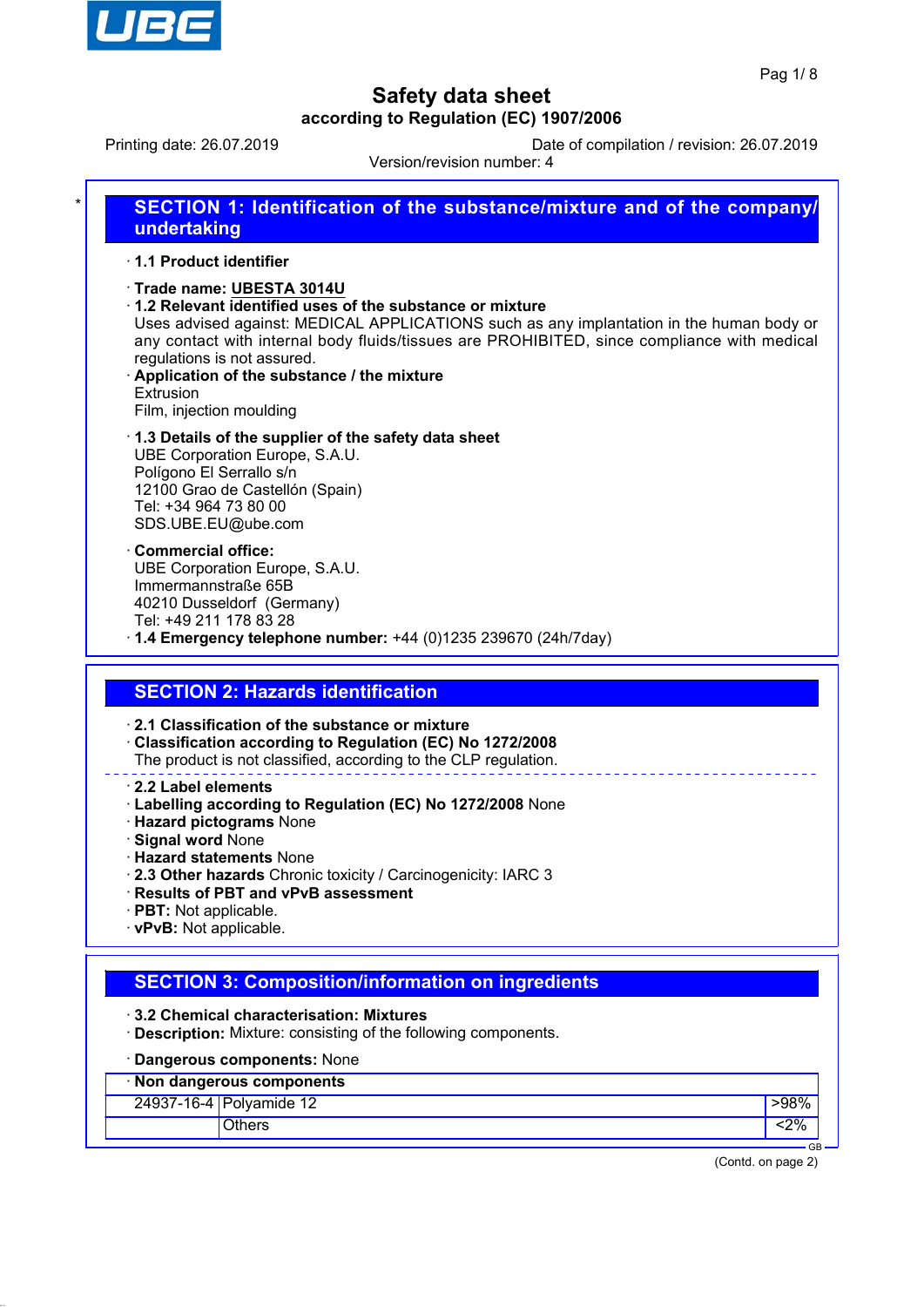

GB

# **Safety data sheet according to Regulation (EC) 1907/2006**

Printing date: 26.07.2019 Date of compilation / revision: 26.07.2019

Version/revision number: 4

**Trade name: UBESTA 3014U**

## \* **SECTION 4: First aid measures**

ꞏ **4.1 Description of first aid measures** ꞏ **General information:** Take affected persons out into the fresh air. Immediately remove any clothing soiled by the product. Seek medical treatment. ꞏ **After inhalation:** If exposed to vapors from heating and molding material , remove to fresh air . If symptoms, coughing and discomfort in nose and throat remain, get medical attention. ꞏ **After skin contact:** Immediately wash with water and soap and rinse thoroughly. If redness, itching or burning sensation develops, get medical attention. After contact with the molten product, cool rapidly with cold water. Do not pull solidified product off the skin. Seek medical treatment. ꞏ **After eye contact:** Rinse opened eye for several minutes under running water. If symptoms persist, consult a doctor. ꞏ **After swallowing:** Rinse out mouth and then drink plenty of water. Do not induce vomiting; call for medical help immediately. ꞏ **4.2 Most important symptoms and effects, both acute and delayed** At molten state, expected to cause burns to skin. Irreversible dermatitis will occur if you do not wash affected skin immediately and thoroughly. ꞏ **4.3 Indication of any immediate medical attention and special treatment needed** Treatment: Treat according to symptoms (decontamination, vital functions), no known specific antidote. **SECTION 5: Firefighting measures** ꞏ **5.1 Extinguishing media** ꞏ **Suitable extinguishing agents: Water** Fire-extinguishing powder Carbon dioxide Use fire extinguishing methods suitable to surrounding conditions. ꞏ **For safety reasons unsuitable extinguishing agents:** Not known ꞏ **5.2 Special hazards arising from the substance or mixture** In case of fire, the following can be released: Carbon monoxide (CO) Carbon Dioxide (CO2) Under certain fire conditions, traces of other toxic gases cannot be excluded, e.g.: Hydrogen cyanide (HCN) Ammonia (NH3) ꞏ **5.3 Advice for firefighters** ꞏ **Protective equipment:** Firefighters should wear appropriate protective equipment Wear self-contained respiratory protective device. ꞏ **Additional information** Cool endangered receptacles with water spray. (Contd. on page 3)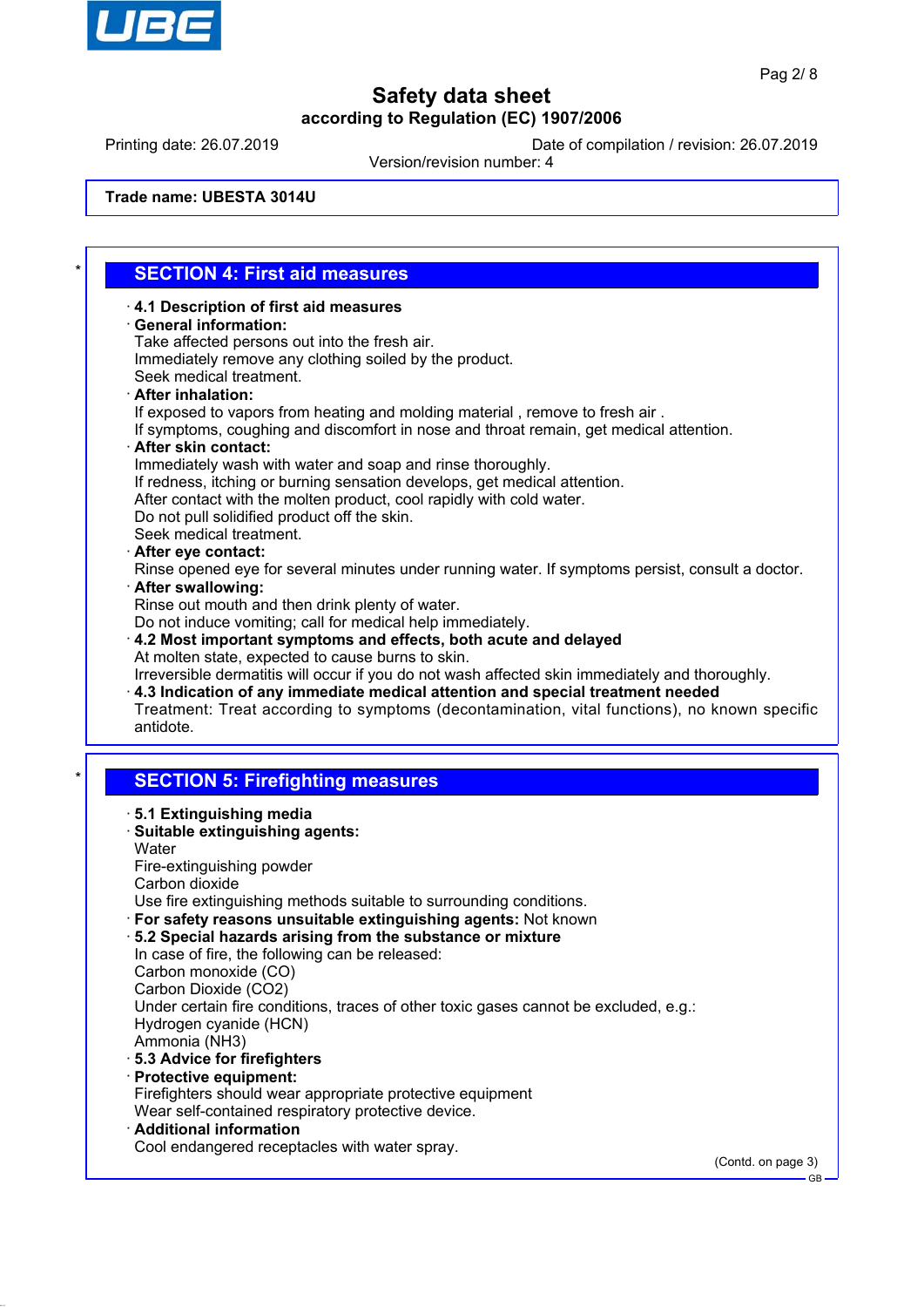

Printing date: 26.07.2019 Date of compilation / revision: 26.07.2019

Version/revision number: 4

**Trade name: UBESTA 3014U**

Collect contaminated fire fighting water separately. It must not enter the sewage system.

### **SECTION 6: Accidental release measures**

ꞏ **6.1 Personal precautions, protective equipment and emergency procedures** Stop leak if you can do so without risk Remove combustible materials Ensure adequate ventilation Use personal protective equipment as indicated in paragraph 8

ꞏ **6.2 Environmental precautions:** Do not allow to enter sewers/ surface or ground water.

ꞏ **6.3 Methods and material for containment and cleaning up:**

Sweep up to prevent slipping on polymer pellets

Send for recovery or disposal in suitable receptacles.

- Dispose contaminated material as waste according to item 13.
- ꞏ **6.4 Reference to other sections** See Section 7 for information on safe handling. See Section 8 for information on personal protection equipment. See Section 13 for disposal information.

## **SECTION 7: Handling and storage**

ꞏ **7.1 Precautions for safe handling**

Keep away from foodstuffs, beverages and feed. Immediately remove all soiled and contaminated clothing Wash hands before breaks and at the end of work. Do not eat, drink, smoke or sniff while working. Molten state: Avoid skin contact with the liquefied material.

Avoid breathing dust/fume/vapours.

ꞏ **Information about fire - and explosion protection:** Protect against electrostatic charges.

ꞏ **7.2 Conditions for safe storage, including any incompatibilities**

- ꞏ **Storage:**
- ꞏ **Requirements to be met by storerooms and receptacles:**
- Store in cool, dry conditions in well sealed receptacles.
- ꞏ **Information about storage in one common storage facility:** Not required.
- ꞏ **Further information about storage conditions:** Protect from heat and direct sunlight.
- ꞏ **7.3 Specific end use(s)** No further relevant information available.

### **SECTION 8: Exposure controls/personal protection**

- ꞏ **Additional information about design of technical facilities:** Adequate ventilation should be maintained at handing. Additionally, local exhaust ventilation recommended at melting process.
- ꞏ **8.1 Control parameters**
- ꞏ **Ingredients with limit values that require monitoring at the workplace:** Not available

ꞏ **Additional information:** The lists valid during the making were used as basis.

(Contd. on page 4)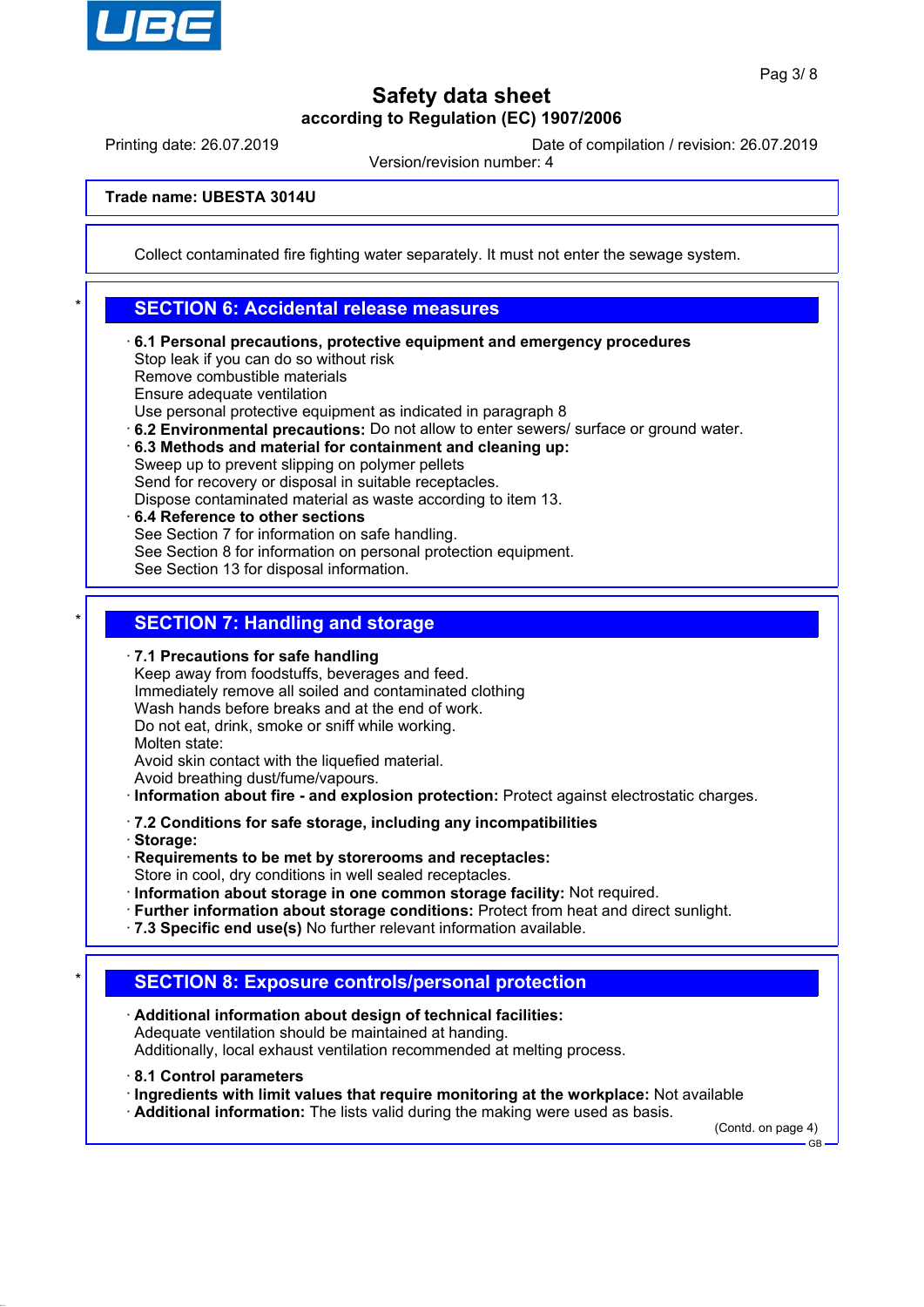

Printing date: 26.07.2019 Date of compilation / revision: 26.07.2019

Version/revision number: 4

**Trade name: UBESTA 3014U**

ꞏ **8.2 Exposure controls** ꞏ **Personal protective equipment:** ꞏ **General protective and hygienic measures:** The usual precautionary measures are to be adhered to when handling chemicals. ꞏ **Respiratory protection:** Not necessary if room is well-ventilated. Unnecessary under normal processing Molten state: Wear a respirator conforming to EN140 at least with Type A filter. ꞏ **Protection of hands:** Molten state: Protective gloves Heat protection gloves The glove material has to be impermeable and resistant to the product/ the substance/ the preparation. Due to missing tests no recommendation to the glove material can be given for the product/ the preparation/ the chemical mixture. Selection of the glove material on consideration of the penetration times, rates of diffusion and the degradation ꞏ **Material of gloves** Leather gloves The selection of the suitable gloves does not only depend on the material, but also on further marks of quality and varies from manufacturer to manufacturer. As the product is a preparation of several substances, the resistance of the glove material can not be calculated in advance and has therefore to be checked prior to the application. ꞏ **Eye protection:** Safety glasses Safety goggles should be worn. At treating hot polymer or molten polymer, face shield should be recommended. **Skin and body protection: Protective work clothing** ꞏ **Limitation and supervision of exposure into the environment** Prevent the material from spreading into the environment. **SECTION 9: Physical and chemical properties** ꞏ **9.1 Information on basic physical and chemical properties** ꞏ **General Information** ꞏ **Appearance: Form:** Pellets **Colour:** White Odour: Odourless **pH-value:** Not applicable.

(Contd. on page 5)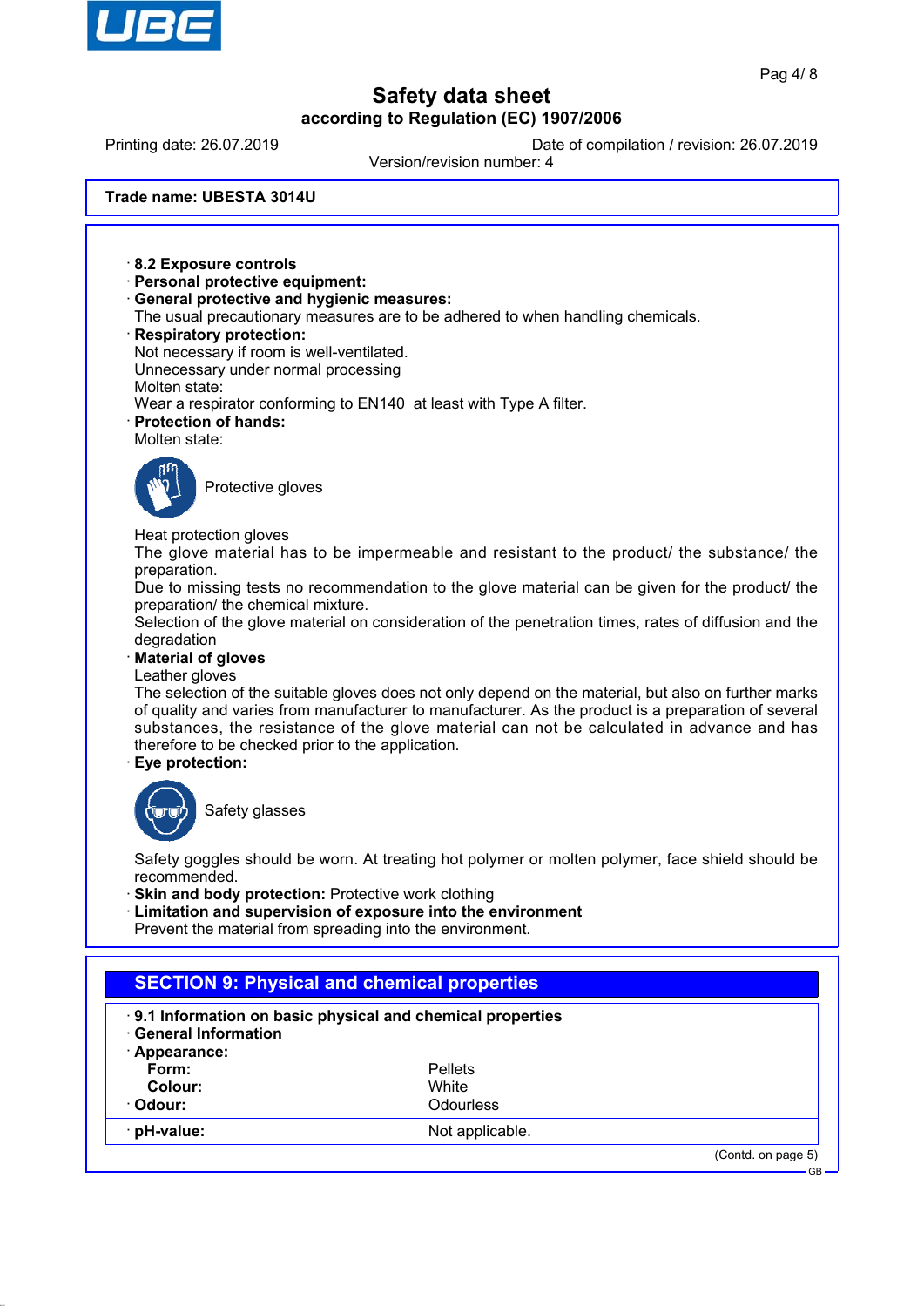

Printing date: 26.07.2019 Date of compilation / revision: 26.07.2019

Version/revision number: 4

**Trade name: UBESTA 3014U**

| <b>Change in condition</b><br>Melting point/freezing point:<br>Initial boiling point and boiling range: Undetermined. | 170-180 °C                                                                                                          |
|-----------------------------------------------------------------------------------------------------------------------|---------------------------------------------------------------------------------------------------------------------|
| · Flash point:                                                                                                        | Not applicable.                                                                                                     |
| · Flammability (solid, gas):                                                                                          | Product is not flammable.                                                                                           |
| · Ignition temperature                                                                                                | Not determined                                                                                                      |
| <b>Explosive properties:</b>                                                                                          | Product does not present an explosion hazard.                                                                       |
| <b>Explosion limits:</b><br>Lower:<br>Upper:<br><b>Oxidising properties</b>                                           | Not determined.<br>Not determined.<br>Not determined.                                                               |
| · Vapour pressure:                                                                                                    | Not applicable.                                                                                                     |
| · Density at 20 °C:<br>· Vapour density<br><b>Evaporation rate</b>                                                    | $0.97 - 1.07$ g/cm <sup>3</sup><br>Not applicable for being a solid<br>Not applicable because it is a solid mixture |
| Solubility in / Miscibility with<br>water:                                                                            | Insoluble.                                                                                                          |
| · Partition coefficient: n-octanol/water:                                                                             | Not determined for mixture.                                                                                         |
| · Viscosity:<br>Dynamic:<br>Kinematic:                                                                                | Not applicable.<br>Not applicable.                                                                                  |
| · Solvent content:<br>VOC (EC)<br>⋅ 9.2 Other information                                                             | 0.00%<br>No further relevant information available.                                                                 |

### **SECTION 10: Stability and reactivity**

ꞏ **10.1 Reactivity** Stable under ordinary conditions of use and storage.

### ꞏ **10.2 Chemical stability**

- Stable at environment temperature.
- The product is stable if stored and handled as prescribed/indicated
- ꞏ **Thermal decomposition / conditions to be avoided:** No decomposition if used according to specifications.
- ꞏ **10.3 Possibility of hazardous reactions**
- No hazardous reactions if stored and handled as prescribed/indicated.
- ꞏ **10.4 Conditions to avoid** Avoid heat, flames, sparks and other sources of ignition.
- Avoid high temperature
- ꞏ **10.5 Incompatible materials:** Oxidizing agents, acids, bases and reactive agents.
- ꞏ **10.6 Hazardous decomposition products:**
- Carbon monoxide
- Carbon dioxide
- Hydrogen cyanide (prussic acid)

(Contd. on page 6)

GB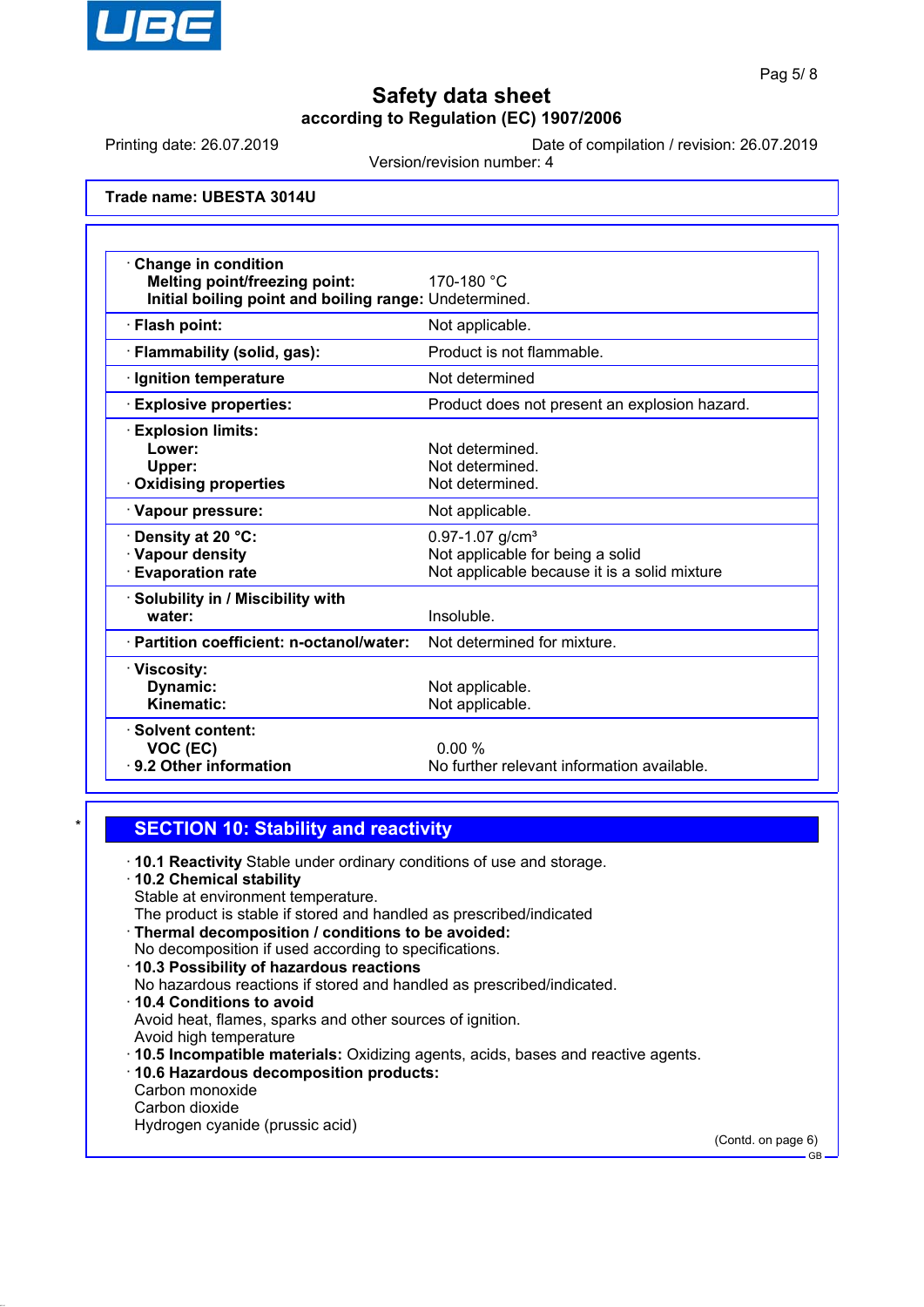

Printing date: 26.07.2019 Date of compilation / revision: 26.07.2019

Version/revision number: 4

**Trade name: UBESTA 3014U**

Ammonia

## **SECTION 11: Toxicological information**

- ꞏ **11.1 Information on toxicological effects**
- ꞏ **Acute toxicity** Based on available data, the classification criteria are not met.
- ꞏ **Primary irritant effect:**
- ꞏ **Skin corrosion/irritation** Based on available data, the classification criteria are not met.
- ꞏ **Serious eye damage/irritation** Based on available data, the classification criteria are not met.
- ꞏ **Respiratory or skin sensitisation** Based on available data, the classification criteria are not met.
- ꞏ **CMR effects (carcinogenity, mutagenicity and toxicity for reproduction)**
- ꞏ **Germ cell mutagenicity** Based on available data, the classification criteria are not met.
- ꞏ **Carcinogenicity** Based on available data, the classification criteria are not met.
- ꞏ **Reproductive toxicity** Based on available data, the classification criteria are not met.
- ꞏ **STOT-single exposure** Based on available data, the classification criteria are not met. ꞏ **STOT-repeated exposure** Based on available data, the classification criteria are not met.
- ꞏ **Aspiration hazard** Based on available data, the classification criteria are not met.

## **SECTION 12: Ecological information**

- ꞏ **12.1 Toxicity**
- ꞏ **Aquatic toxicity:** No further relevant information available.
- ꞏ **12.2 Persistence and degradability** No further relevant information available.
- ꞏ **12.3 Bioaccumulative potential** No further relevant information available.
- ꞏ **12.4 Mobility in soil** No further relevant information available.
- ꞏ **Additional ecological information:**
- ꞏ **General notes:** At present there are no ecotoxicological assessments.
- ꞏ **12.5 Results of PBT and vPvB assessment**
- ꞏ **PBT:** Not applicable.
- ꞏ **vPvB:** Not applicable.
- ꞏ **12.6 Other adverse effects** No further relevant information available.

### **SECTION 13: Disposal considerations**

- ꞏ **13.1 Waste treatment methods**
- ꞏ **Recommendation**

Chemical residues generally count as special waste Disposal must be made according to official regulations.

- ꞏ **Uncleaned packaging:**
- ꞏ **Recommendation:**

Packaging may contain residues of the product and should be treated accordingly.

### **SECTION 14: Transport information**

- ꞏ **14.1 UN-Number**
- ADR, ADN, IMDG, IATA Not applicable

(Contd. on page 7)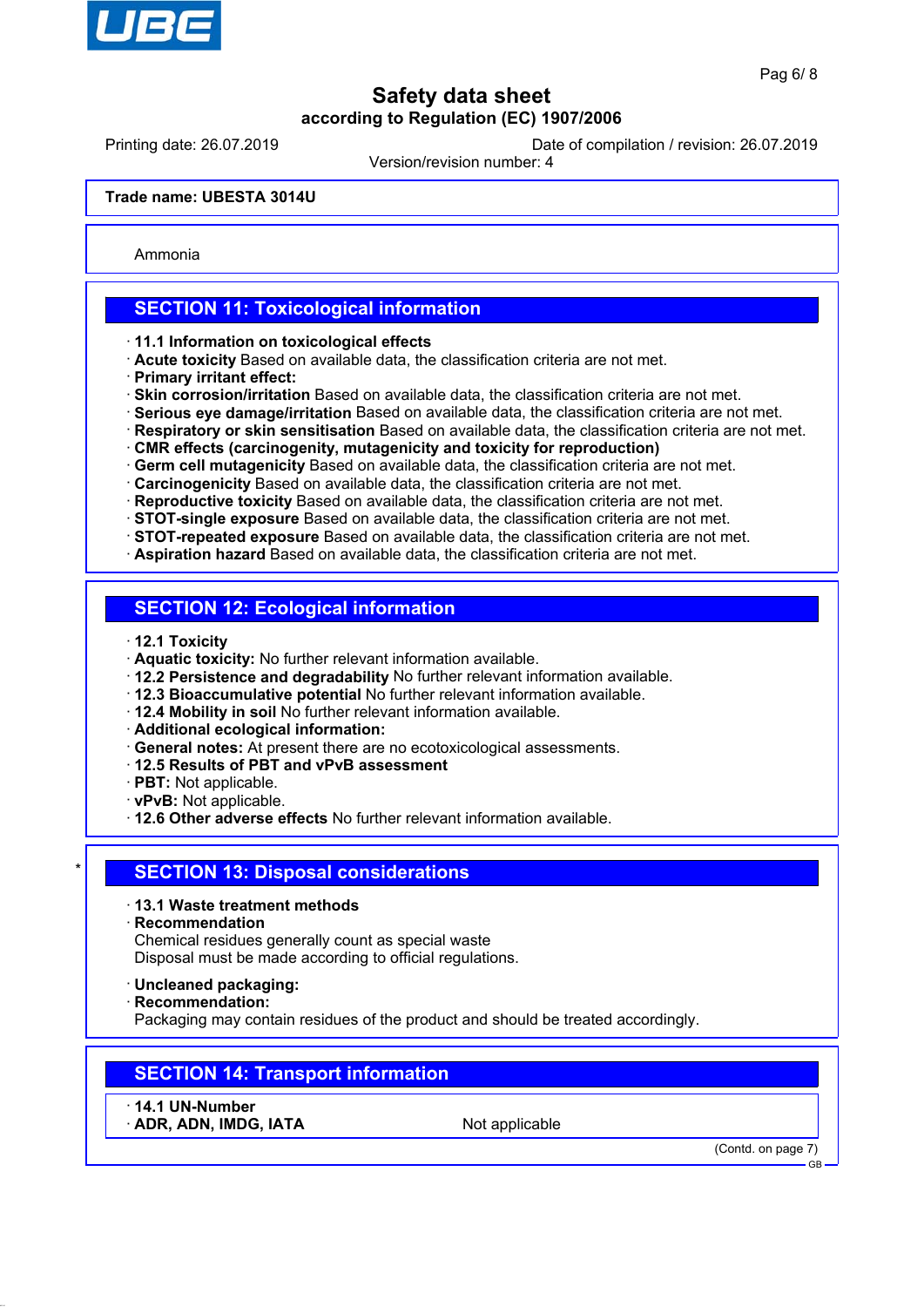

Printing date: 26.07.2019 Date of compilation / revision: 26.07.2019

Version/revision number: 4

**Trade name: UBESTA 3014U**

| 14.2 UN proper shipping name<br>· ADR, ADN, IMDG, IATA                     | Not applicable  |
|----------------------------------------------------------------------------|-----------------|
| 14.3 Transport hazard class(es)                                            |                 |
| · ADR, ADN, IMDG, IATA<br>· Class                                          | Not applicable  |
| 14.4 Packing group<br><b>ADR, IMDG, IATA</b>                               | Not applicable  |
| ⋅14.5 Environmental hazards:<br>· Marine pollutant:                        | No.             |
| 14.6 Special precautions for user                                          | Not applicable. |
| 14.7 Transport in bulk according to Annex II<br>of Marpol and the IBC Code | Not applicable. |
| · UN "Model Regulation":                                                   | Not applicable  |

## **SECTION 15: Regulatory information**

- ꞏ **15.1 Safety, health and environmental regulations/legislation specific for the substance or mixture**
- ꞏ **Labelling according to Regulation (EC) No 1272/2008** GHS label elements ꞏ **Additional Information:**
- This substance/mixture does not legally require an SDS based on Regulation 1907/2006 (REACH). However,this SDS format, is utilized to supply information required according to Article 32 of REACH.
- ꞏ **15.2 Chemical safety assessment:** A Chemical Safety Assessment has not been carried out.

### **SECTION 16: Other information**

This information is based on our present knowledge. However, this shall not constitute a guarantee for any specific product features and shall not establish a legally valid contractual relationship.

#### ꞏ **Training hints**

Specific training of workers to comply with the requirements specified in the Safety Data Sheet is required.

- ꞏ **Department issuing SDS:** Product Liability
- ꞏ **Contact:** Contact with business unit for any issue related to the safety data sheet
- ꞏ **Abbreviations and acronyms:**

RID: Règlement international concernant le transport des marchandises dangereuses par chemin de fer (Regulations Concerning the International Transport of Dangerous Goods by Rail)

IATA-DGR: Dangerous Goods Regulations by the "International Air Transport Association" (IATA) ICAO: International Civil Aviation Organisation

ICAO-TI: Technical Instructions by the "International Civil Aviation Organisation" (ICAO)

ADR: Accord européen sur le transport des marchandises dangereuses par Route (European Agreement concerning the International Carriage of Dangerous Goods by Road)

IMDG: International Maritime Code for Dangerous Goods

- IATA: International Air Transport Association
- GHS: Globally Harmonised System of Classification and Labelling of Chemicals
- EINECS: European Inventory of Existing Commercial Chemical Substances
- ELINCS: European List of Notified Chemical Substances
- CAS: Chemical Abstracts Service (division of the American Chemical Society)
- VOC: Volatile Organic Compounds (USA, EU) PBT: Persistent, Bioaccumulative and Toxic

(Contd. on page 8)

GB